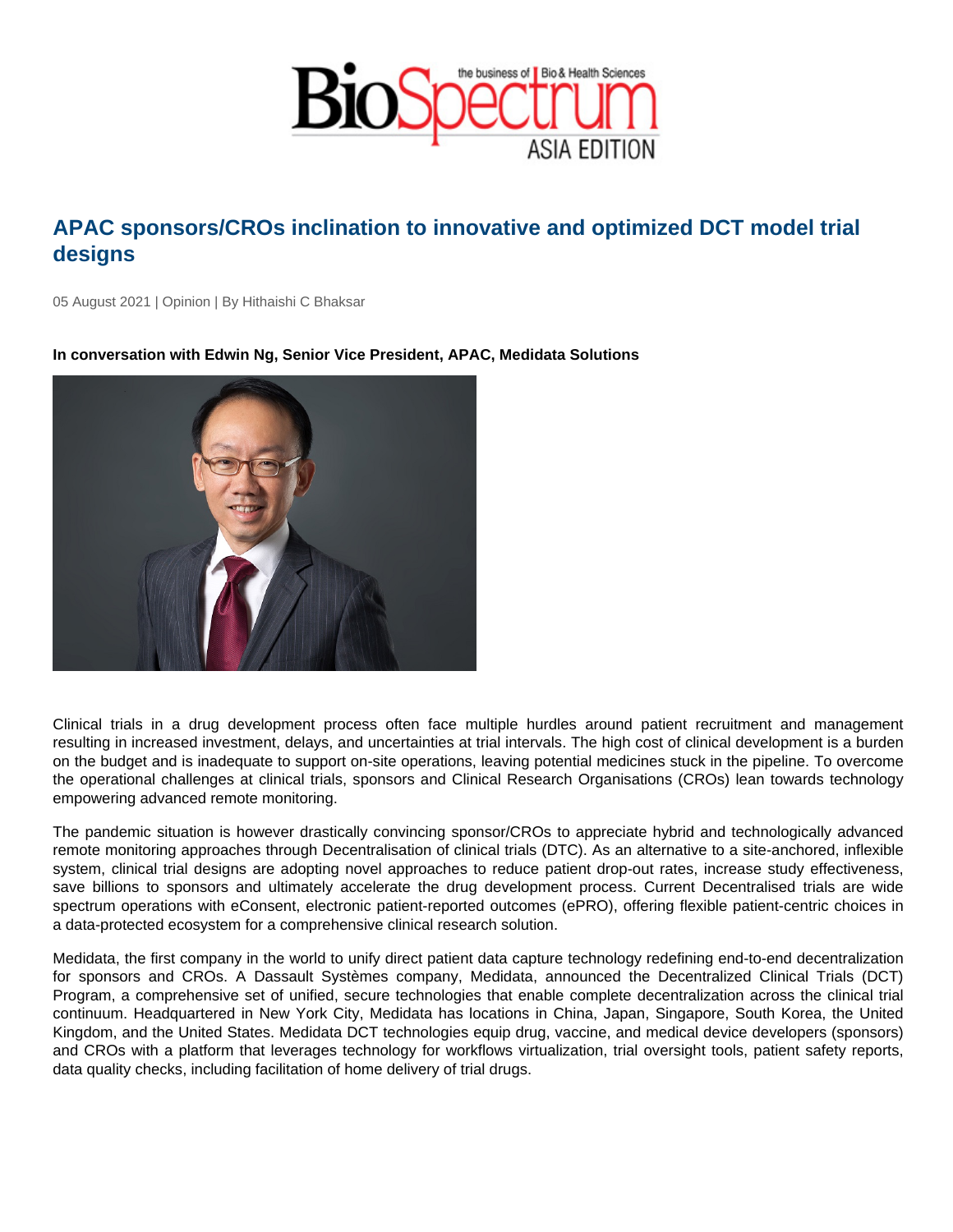BioSpectrum Asia brings more insights on the recent surge in decentralized clinical trials in the APAC region while conversing with **Edwin Ng, Senior Vice President at Medidata Solutions**.

## **How do you describe the economic and operational benefits of adopting a DCT unified platform to minimize data discrepancies, transfer lags, security concerns, and trial disruption risk?**

Sponsors and CROs are turning to decentralized trial models in an effort to bring increased efficiency, security, and accessibility to the clinical research process. The Medidata DCT Program revolutionizes sponsor study oversight by supporting sponsors and CROs easy adoption of risk-based approaches to study execution, rather than historically reactionary and inefficient on-site practices. The potential benefits of a DCT model range from reduced patient and sponsor burden, to increased accrual and retention of a more diverse trial population. In this way, the entire clinical trial life cycle is improved due to efficiencies at each step of the process. With continual digital oversight with our platform, sponsors and CROs can continually monitor patient safety and data quality, without waiting weeks or months for an on-site visit. DCTs have the potential to change the entire clinical trial process as we know it today.

Medidata DCT Program is the only unified platform that enables full, end-to-end clinical trial decentralisation — all on Medidata Clinical Cloud. This means sponsors and CROs do not need to integrate multiple vendors or solutions. Data is shared natively across products, allowing sponsors and CROs to decentralise as much or as little of the trial process as they choose, without worrying about compromising data integrity. The result is a more efficient, more secure route to decentralization that only Medidata can provide.

## **How is Medidata redefining end-to-end decentralization standards for sponsors (drug, vaccine, and medical device developers) and CROs?**

To be successful, DCTs cannot just be about patient participation. Medidata is redefining how sponsors and CROs manage their activities not just at the site but off the site as well, giving them the flexibility to support any level of decentralization required in a protocol.

The Medidata DCT Program's embedded capabilities for risk identification, monitoring, and mitigation allow for true digital oversight, where physical and virtual interactions with sites can be optimized while maintaining patient safety and data quality. The program also allows for powerful workflows driven from patient-centric data, such as shipping the investigational product directly to the patient or making automated dosage adjustments.

Medidata Digital Oversight enables continuous data monitoring from anywhere, allowing sponsors and CROs to innovate and optimize approaches to trial design, physical and virtual interactions with sites, and support a holistic portfolio strategy. Because patient data collection does not happen in a typical controlled environment, DCT models have inherent data quality risks, and when point solutions are cobbled together instead of using a unified platform, there's an additional layer of risk involved. Which is why the Medidata DCT Program being fully integrated and hosted on a unified platform is so significant.

Technology needs to be integrated into the operational and decision-making processes. Interoperability is critical. We can put all these capabilities to DCT the entire trial on one data platform and tune them up or down based on the specific customer protocol design. With these flexibilities, Medidata is able to support sponsors and CROs in research areas ranging from cardiovascular disease, neurology and oncology, to rare diseases and infectious diseases such as Covid-19.

## **How do you foresee major DCT markets for Medidata in the APAC region and its edge over the other players in the market?**

The DCT Program marks an important evolution in Medidata's vision for how we can better serve patients and customers, by accelerating research and bringing novel therapies to market in record time. With APAC fast becoming the preferred choice for clinical trials, it is crucial that we provide the area with cutting-edge tools. We want to ensure that sponsors and CROs in APAC have access to the leading end-to-end, unified and secure life sciences platform.

Globally, Medidata has more than 90 accredited partners with 24,000 studies conducted. Of these 7,700 of these studies are in APAC. We recognize APAC's great growth potential. Several sponsors in Korea and China are using our solutions, such as eConsent and eCoA in advanced clinical trials. To ensure the growth of the region, we are also aggressively expanding our team in the region to better support our partners and customers in their trial studies.